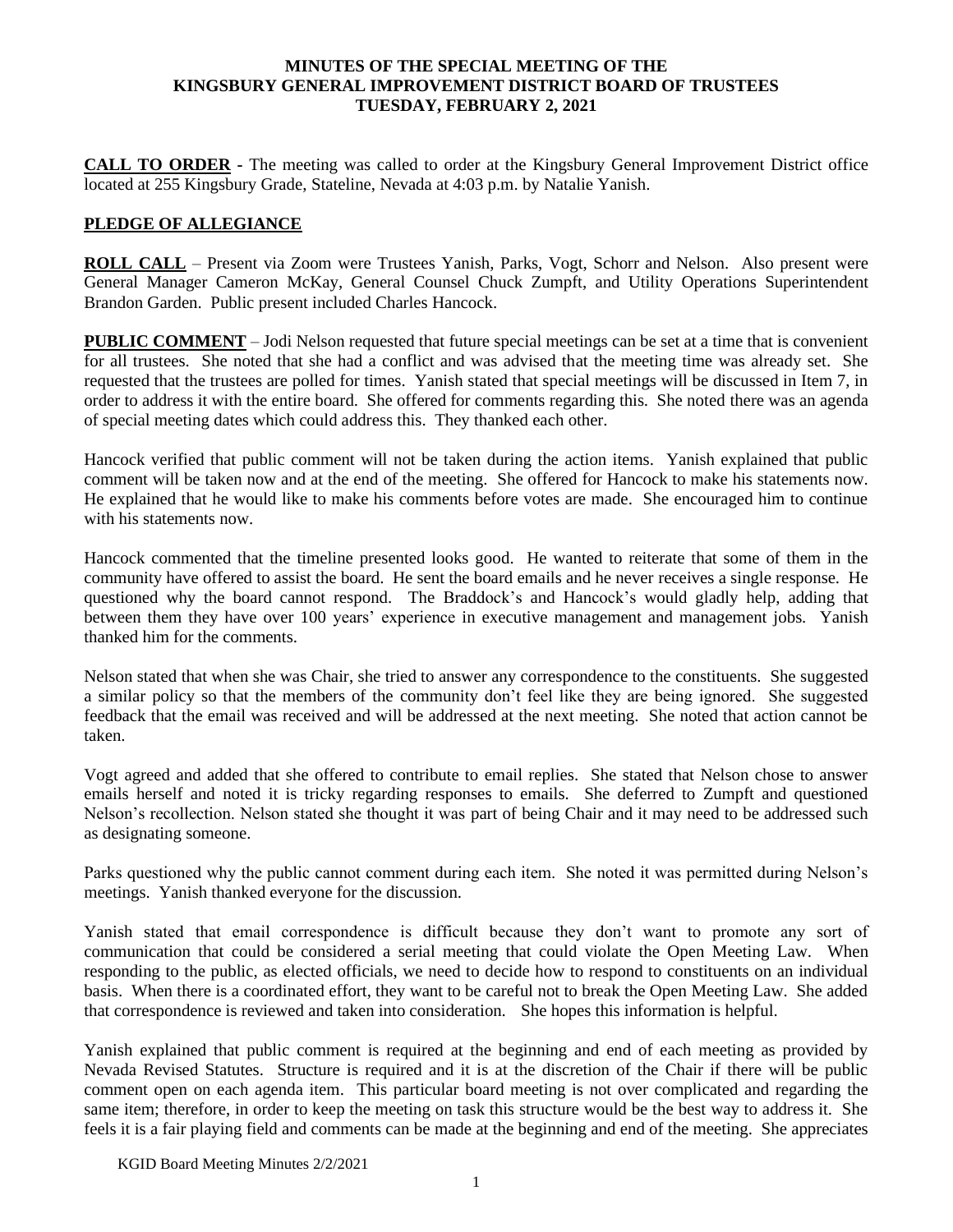that the public is present and wants to comment. She added as elected officials, it is our job to make the decision. She explained to keep the meeting from being unwieldly, this structure has been set.

Parks questioned if all meetings will be conducted this way. Yanish explained that it is at the discretion of the Chair. She added that discussion on each agenda item can be considered at future meetings, if warranted, but it is not required. She stated that she is confident to conduct the meeting in this form, in order to create an even playing field for time allotment, comments and decision making.

Hancock requested to provide additional public comment. He stated that she is wrong to cut off public comment, noting that legally she may be correct. As a leader of the community, she is wrong and he suggested reconsidering this for the future. He feels she is cutting the public out, who elected her to do the job. Yanish thanked him for the comments.

There was no additional public comment. Yanish closed public comment.

## **APPROVAL OF AGENDA** –

**M-2/2/2021-1 -** Motion by Vogt, seconded by Schorr, and unanimously passed to approve the Agenda.

## **UNFINISHED BUSINESS - NONE**

#### **NEW BUSINESS**

# **SUCCESSION PLANNING COMMITTEE REPORT – INFORMATION ONLY.**

Yanish offered to address this item. She explained that she and Vogt are on the Succession Planning Committee. After receiving the updated timeframes developed at the last meeting from the expedited handling of hiring a new General Manager, they did not have a meeting. They reviewed the timelines for the board's consideration. They will also request feedback from counsel regarding committee use for the hiring process.

Yanish noted the report is short. She stated that she appreciates Nelson's comments regarding scheduling of the special meeting and noted that counsel's feedback was needed as soon as possible. Nelson stated that she requested the meeting time be moved one hour and was denied. She feels that wouldn't have been a big impact and added that she had to hire an employee to handle her office matters. She wanted to clarify the time was an issue, not the day.

Yanish thanked her for her efforts, acknowledging that all trustees have busy schedules. She offered to discuss meeting dates during the next agenda item to alleviate some issues. She apologized for the hardship Nelson incurred to attend the meeting.

Yanish offered for any other questions regarding Item 6. McKay did not have anything to add. Nelson requested clarification about the meeting and Yanish stated they did not have a meeting. It was determined that the items could be addressed with the entire board. She acknowledged that the board wanted more input in the process.

Nelson thanked Yanish for the scheduled meeting. Yanish apologized again. There were no other comments or questions.

## **DISCUSSION ON TIMELINE FOR GM SELECTION AND SELECTION OF POSSIBLE MEETING DATES FOR THE GM SELECTION PROCESS.**

Yanish noted the proposed schedule provided in the packet. She offered for McKay to review this or offered for any questions from the board. McKay addressed #9 Final Selections by the board. The resumes will be due by March 1. They will then be cataloged and provided to the board for review. The selection will happen at that time, if desired. Another option is to provide the resumes to the Selection Committee. He noted Zumpft's recommendations regarding sub-committee permissible actions.

KGID Board Meeting Minutes 2/2/2021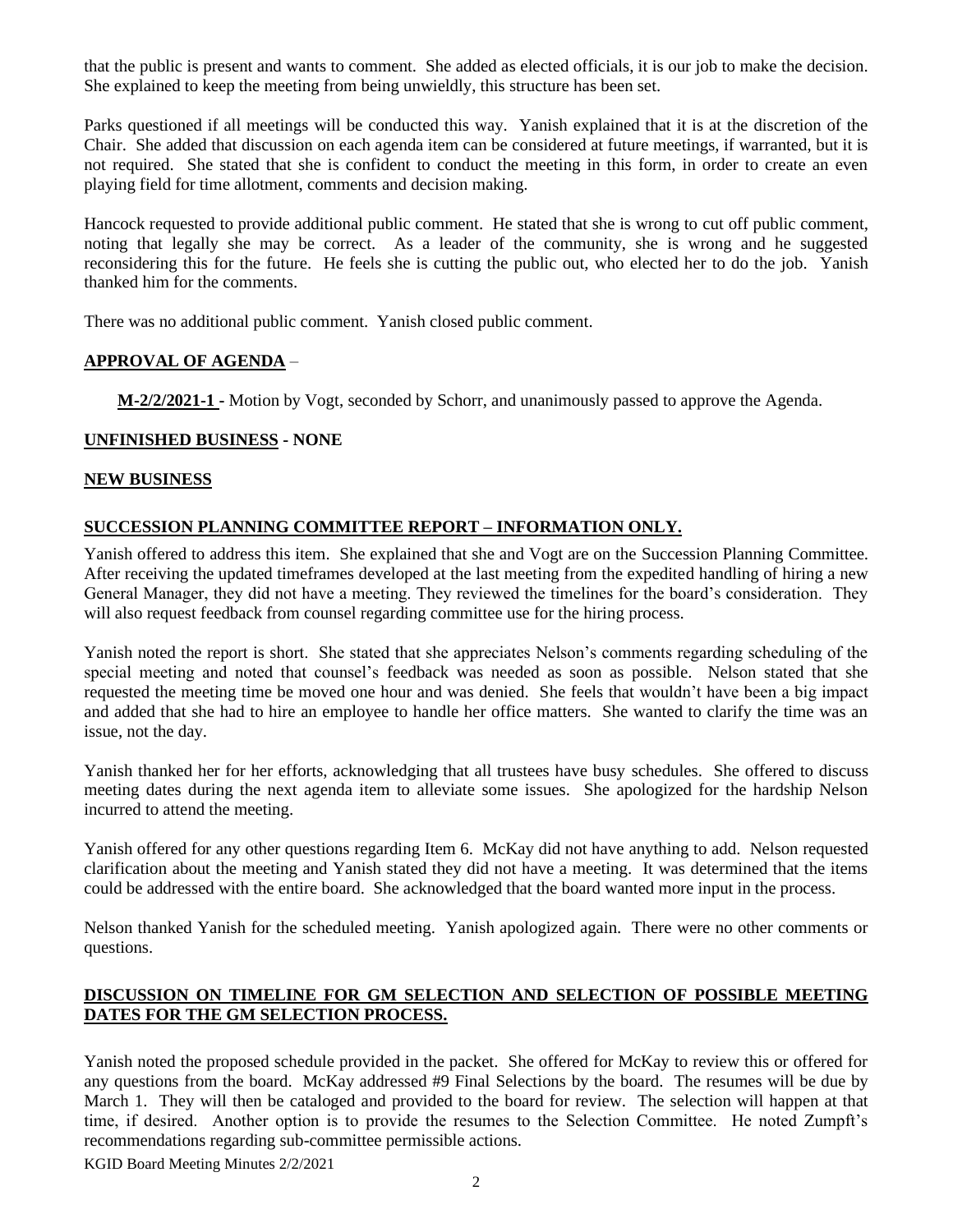McKay questioned Zumpft if the sub-committee could select the finalists and make the recommendation to the whole board. Zumpft confirmed they can make the recommendation to the whole board. By doing so, the actions are subject to Open Meeting Law, requiring notice. He confirmed they can do all of these things. McKay agreed and commented it would streamline the process. McKay noted that some applications have already been received, although some are not qualified. He added that all applications will be provided to the sub-committee.

Parks commented that she expected to receive a copy of the advertisement in the board packet. McKay explained that it was provided in the last meeting with some changes. She argued that was the job description and she wanted to see the advertisement. McKay explained that the advertisement was included with the wage range.

Nelson questioned where the advertisement can be accessed. McKay stated it would be included locally in Gardnerville. He offered that many of the papers would have it available online now; publishing will follow based on their next publication dates. It has been published on the APWA, National Rural Water and AWWA.

Nelson confirmed it would be located in the Record Courier Want Ads and McKay suggested Help Wanted.

Nelson requested Zumpft repeat his comments regarding the meetings. Zumpft explained that regarding the authority of a committee, they can do essentially anything the body can do except make the final decisions. They can follow recommendations, but if they are going to weed out applicants, make recommendations on specific processes, or carry down candidates, it has to be held in a public meeting. Nelson confirmed with Zumpft the Special Committee would have to have open meetings to review applications if they are going to make a recommendation to the board.

Parks confirmed that the sub-committee could not remove the unqualified applicants. Zumpft confirmed it would be a recommendation to delete the candidates. McKay clarified that they can do this in a public meeting and Zumpft agreed. Zumpft stated that if the applications are to be vetted by a sub-committee for the purpose of tearing them down, then the sub-committee can engage in the exercise if it is during a public meeting. This saves the whole body from entertaining that exercise.

Yanish thanked Zumpft for the information. She questioned the treatment of the personal information and if the interview committee could set up a scoring matrix for the staff to present the information to those who meet the criteria. Zumpft confirmed that would be a recommendation. Yanish questioned how the personal information is handled without a human resources department. Zumpft advised them to direct staff that personal information be redacted from applications received, as this is not necessary for consideration of the board members. Yanish questioned if all information on a resume is personal. Zumpft explained that all applicants are aware that they are applying for public comment and much of their information is going to be public record, and if they don't want to participate in that process, they don't have to. Zumpft explained that social security numbers and other identification information isn't needed until they are considered a candidate, but if it's included it will need to be redacted by staff. Yanish thanked Zumpft.

Yanish explained that in her prior interview processes, the other candidates are not aware of who else has applied. She has not been part of a process where 100 people have applied and the information is provided for public record. Zumpft offered to discuss the employee confidentiality qualifications with Stacy at PoolPac. He stated that he would be surprised if it was a required process to keep it anonymous. Nelson suggested numbering the applicants instead of referring to anyone by name for some confidentiality and Zumpft agreed.

Yanish stated that it may be obvious to link information based on college and employment and stated KGID's concerns with liability. She added that many people will apply that aren't qualified. She would like to establish a scoring or matrix to determine basic qualifications of applicants, noting that many spam applications shouldn't be reviewed during a public meeting.

Zumpft explained that if the sub-committee or the board wanted to develop some criteria such as a minimum college degree or minimum work experience, then staff could organize applications as such. That sorting would not require the exercise of judgement.

KGID Board Meeting Minutes 2/2/2021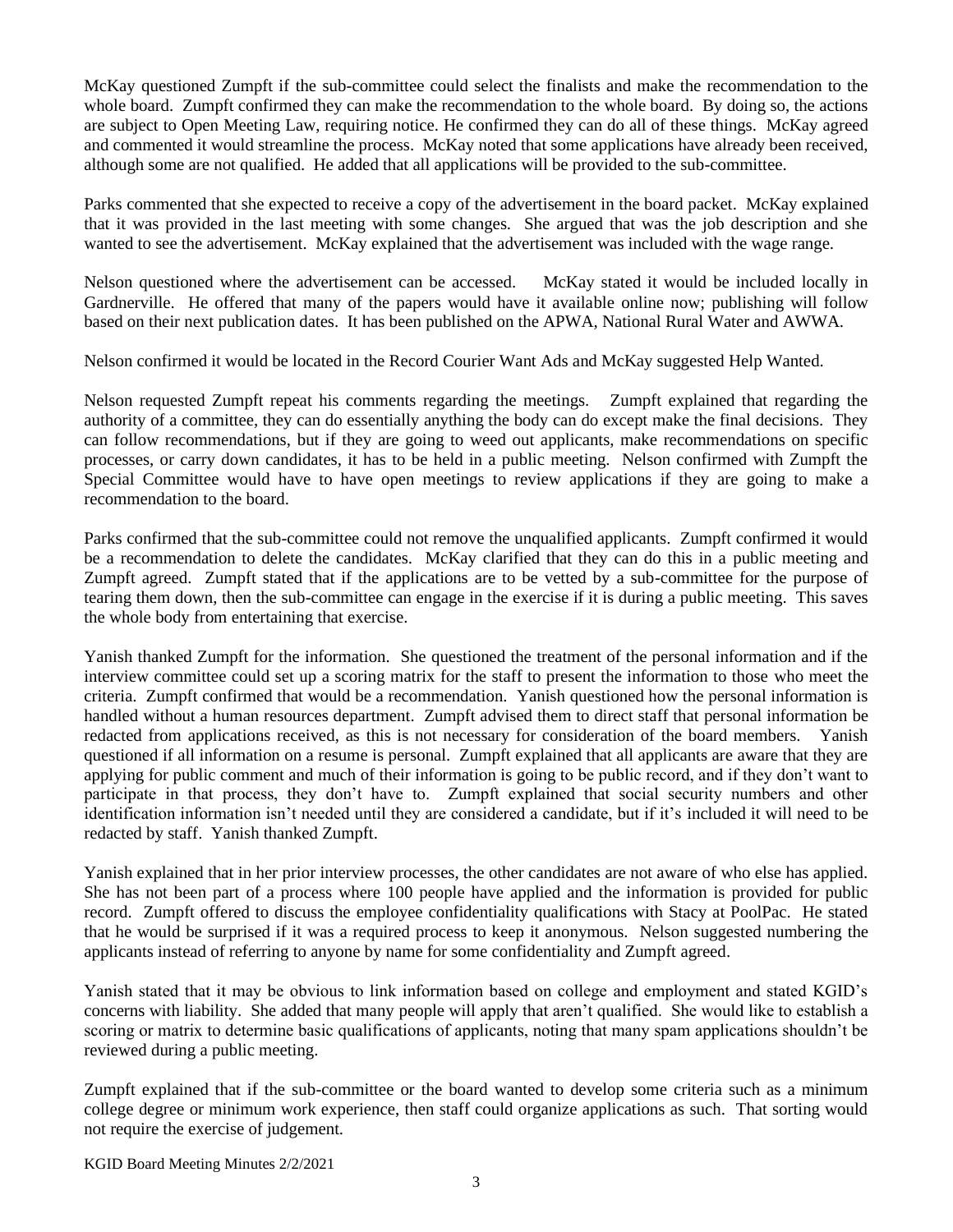Parks suggested that the sub-committee could review the applications for minimum requirements. After clarification, Zumpft agreed that the sub-committee could sort applications with notice of public meeting. Parks questioned how an employee could sort through the applications without a meeting, but a sub-committee could not. Nelson questioned the activity of the sub-committee that worked on the building purchase without noticed meetings. Zumpft explained that many activities during the purchase occurred at the staff level, some of which he was involved with, in contract with this exercise. He added that these recommendations are in response to the questions provided to him at the last meeting. Nelson questioned if all future sub-committees should have noticed meetings and Zumpft replied that it depends on the activity. The sub-committee can gather facts and similar exercises.

Nelson questioned if the sub-committee could review applications and report back with qualified people to be discussed at an open meeting. Zumpft confirmed that the committee can review applications and report objective facts gathered, but they cannot make a recommendation. He added that the applicants cannot be ranked. Nelson provided an example of providing two piles of qualified and not qualified. Zumpft replied that is acceptable as long as the factors were objectively determined. Parks requested clarification and Zumpft restated. He added that the determination could not be made ahead of time and don't require the judgement of the sub-committee. Parks confirmed that parameters must be set. Zumpft confirmed that the body would not be exercising judgement. Parks added that makes sense.

Nelson questioned if the sub-committee could establish the scoring matrix based on the advertisement. Zumpft stated that the scoring matrix idea has been addressed by the Attorney General. He recalled the determination of the recommendation is that it can be done in an open meeting. Zumpft explained that there isn't much difference other than noticing the meetings and accepting public comment.

Yanish clarified that staff and board tasks need to be determined along with possible sub-committee roles to ensure rules will be followed. Parks questioned how many applications have been received and McKay responded six, so far. Parks stated that she would not like to take staff away from their jobs and added that she has extra time to allocate.

Yanish confirmed that a scoring matrix is necessary which can be established in a public meeting with the whole board. She confirmed with Zumpft that it would be acceptable to provide the matrix, as approved in a public meeting, to the staff to sort applications. Yanish reiterated her concerns of publishing and distributing personal information to anyone who requests it. She questioned if PoolPac would have a recommendation for this process. She provided an example of ten applications that meet the minimum requirements of the scoring system and questioned if all resumes would have to be published.

Zumpft noted her point. He offered to discuss the meeting aspect of interviewing a candidate. He stated that the job of General Manager of a GID is not a public office and he or she is not a Public Officer or Public Employee. That makes a difference in application of Open Meeting Law. If the body wants to consider the professional competence of an applicant, it can do so in a closed meeting. However, the applicant must be noticed. He reminded the board of closed meeting notices in the past of 21-days by mail 7-days in person or can be waived by the application. He confirmed that the notice is required and the names will have to appear on the agenda before they can be discussed in a closed meeting. He added that the board can be advised of this process. Interview discussions can be done in a closed meeting, but the board cannot deliberate or make any decisions. They can, however, determine the professional competence of the applicant and so could a sub-committee, subject to the same requirements.

Yanish confirmed that if a sub-committee held a closed meeting to interview applicants and provide a report, but not a recommendation, it would be required to be noticed. She questioned if the notice would take 21-days, and Zumpft explained that the notice could be waived as the right is the applicants. If they don't waive the notice, the meeting cannot be closed.

Nelson stated that she would like the board to review all applicants and doesn't feel it is a good use of staff time to sort through applications. She would like to see all applicants and volunteered to review them. She feels a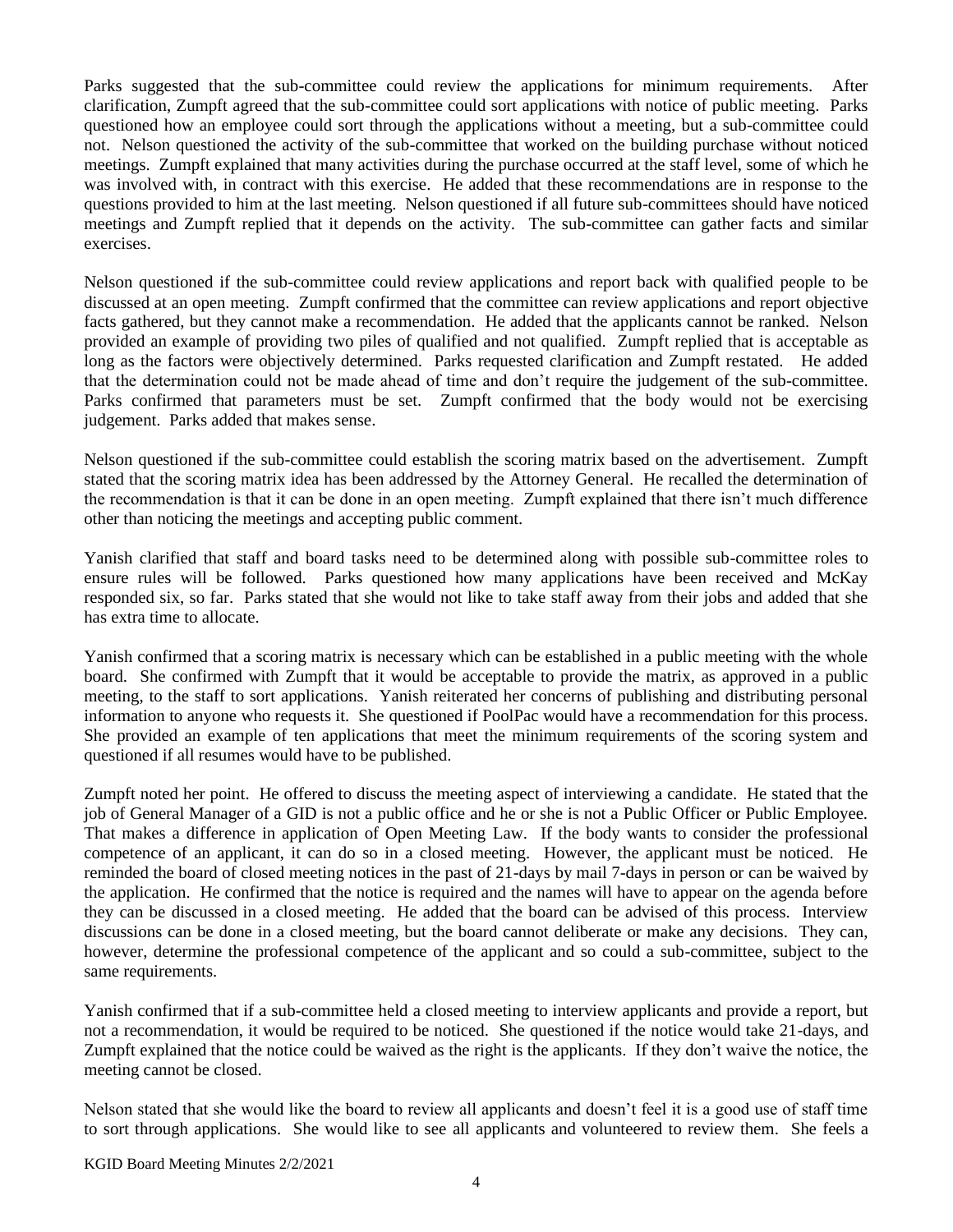board member should be involved in all aspects of the application process. She offered for other opinions from the board. Parks agreed that a board member should be involved at all times and added that it is not staff's responsibility to process applications. Yanish replied that this will require many board extensive meetings, requiring notice. She requested clarification from Zumpft, possibly from PoolPac, regarding public meeting packets.

Nelson explained that she is referring to the initial application review, as if performed by staff, that doesn't require public notice. She confirmed that there would be no determinations. Zumpft confirmed that if applicants qualify based on the criteria of education and experience, they are not subjective judgement calls. Nelson added she wasn't sure if two trustees are needed and offered to review applications, adding that two trustees would be better. Parks offered to join Nelson on a sub-committee and noted that parameters would be set in advance. Yanish argued that this would be a recommendation. Parks disagreed, explaining it would be based on parameters. Zumpft agreed with Parks.

Yanish commented that McKay would likely determine qualifications of applicants based on the job description.

Schorr stated that the discussion has been regarding the process, which he feels is cumbersome to the board. He questioned McKay how he would go about hiring a General Manager. McKay explained that the advertisement is placed, the job description includes requirements, and a draft matrix can be provided to the board at the February meeting for revisions and approval. The score sheet will allow anyone to review and sort qualified applications. Both piles are provided to the board which reduces board efforts. He admitted the process can be simpler than discussed. He offered for staff to sort the applications based on the matrix and the board make the final determination. Schorr supported this recommendation. He added that is similar to a process at private entities, such as US Bank. He explained there would be a Human Resources or hiring manager to review information. McKay explained that he and Judy Brewer are trained in HR and that is not an issue. In addition, McKay contacted PoolPac as they were previously involved in hiring General Managers for GID's. PoolPac no longer gets involved or makes recommendations. Stacy will help when possible but they have no official direction to provide to GID's.

Yanish confirmed that the least cumbersome process is to have staff sort the applications for basic qualifications and present them to the board for review. She confirmed that no recommendations would be made. She questioned if an Open Meeting would be required to approve staff's recommendations and proceed to review applications. Zumpft and McKay agreed. Yanish questioned if an interview committee is needed and what they would be tasked with.

McKay explained that the interview committee would determine the final interview questions. He also has question recommendations that he will provide to the board for approval along with the scoring matrix. He offered for the staff to sort the applications. He says it's similar to other issues presented to the board that are prepared at the office for board consideration. He stated the board would have to interview potential candidates in an open meeting for the public to hear. McKay added that the public can also submit questions they feel should be asked. McKay suggested limiting public comment during each action item as the interview process can be skewed if one applicant is asked a question and not another. He reiterated that the questions and matrix will be available at the February meeting. Applications will be due by March 1, 2021 and should be categorized and provided to the board prior to the March 16, 2021 meeting. The board can determine at that time who the finalists should be.

Schorr supports McKay's approach, adding that Open Meetings can be rigorous. He supports McKay and his team to look for the best interest of a candidate to move forward as General Manager.

Yanish confirmed that the interview committee would be tasked with preparing a list of questions along with a scoring matrix for the response. She questioned how the scoring would be rated. McKay explained that would be determined in the board meeting. He questioned if an interview committee is needed. Yanish questioned who would be doing the scoring based on the matrix the board approves. McKay suggested that he and Brewer could do it as the matrix will be reflective of the job description requirements. Yanish thanked him for the comments.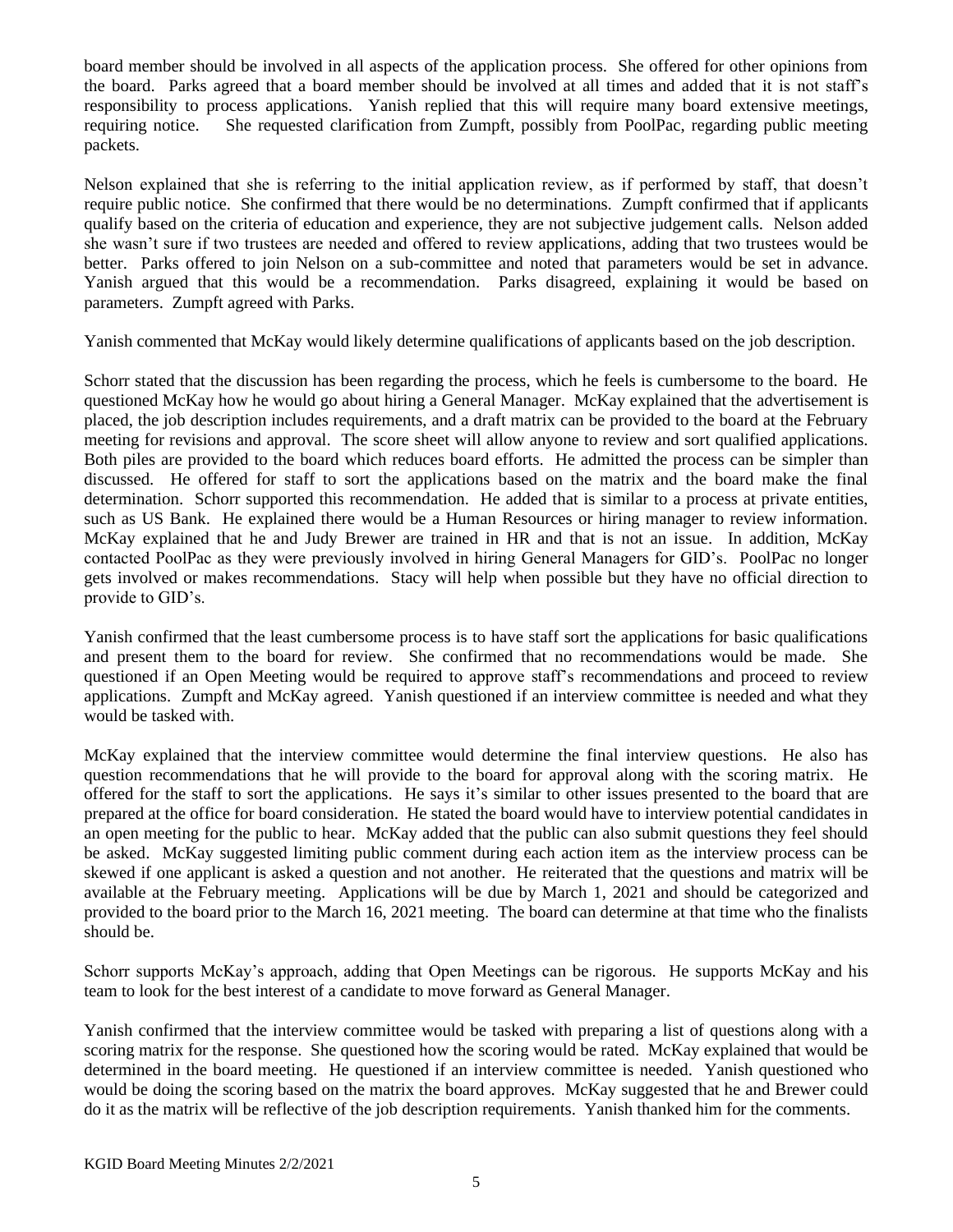Nelson commented that is the board's responsibility to hire the General Manager and she feels they would be asking McKay and Brewer to process the applications. She noted that board members are willing to do this which would allow staff to perform their duties.

Schorr suggested that Yanish work with McKay and Brewer on this task and she stated she would be happy to. Schorr questioned if this would be covered under the Open Meeting Law. Parks added that she would also like to be involved.

Yanish stated that the need for a sub-committee needs to be determined. She commented that it is common for staff to do these things and she doesn't see board of directors wading through applications. Generally, a HR Representative handles applications and she feels the initial sorting should remain a staff responsibility without the board involved. She also added that she would like to follow the rules. She questioned if any of the board members have run a water company or are aware of the qualifications required. She deferred to staff for this.

Nelson clarified that she is not trying to exclude anyone and restated her interest to be involved. McKay offered that this could be accommodated. Nelson added that they haven't had a Human Resources person and Brewer is new; therefore, the board's experience will be helpful. McKay agreed as long as the matrix is approved and the forms. He noted the process provided with forms to be approved including candidate ratings. He noted the items on the General Manager Replacement Process form provided. He offered for each trustee to have a copy of each application and to score them based on the matrix. He noted the importance of the timeline, including staff requirements of sending out letters and second round of questions. He noted that many items need to be approved and the staff will ensure items are done timely, as required.

Parks stated that the staff has enough to do and she and Nelson can assist with application scoring based on the matrix. She restated that she wants to be involved in hiring.

Yanish thanked Nelson and Parks for their comments. She noted that as a board they are decision makers and elected to decide who will be hired as General Manager. She added that the board shouldn't be involved in dayto-day operations at the staff level. She noted that McKay is generous enough to go through this process of assisting in the process of hiring his replacement and we have to rely on him to delegate those responsibilities within the office. She feels that two people scoring candidates would be subject to Open Meeting Laws and wouldn't be just the two. She referred to Zumpft's comments regarding this. Parks argued that they wouldn't be making recommendations. Nelson requested clarification.

Zumpft clarified that it would be a recommendation and Yanish agreed.

Yanish referenced McKay's timeline provided and questioned when the board meetings should be scheduled, assuming it will be weekly or bi-monthly. McKay explained that the job application process closes at the end of February and the applicants will need to be selected for a second round of questioning. He suggested that could occur on March 16, 2021. He noted it will take time for the second round of questions to be mailed out and returned from the selected applicants. The questions could be mailed on March 17, 2021 with responses due by March 26, 2021. The next meeting will be held on April 6, 2021, Budget Workshop Meeting can include the finalists for interview. Interviews will start between April 13-May 15, 2021 which will depend on the applicants and interview method, along with the third round of questions and Covid-19 restrictions. He stated that the date in option #2 is the biggest decision, noting there may be flexibility depending on board availability.

McKay explained that the list of dates should be reviewed. Additional dates can be confirmed after April 6, 2021. He confirmed this is a good plan and needs confirmation of availability for the regular meetings, and additional availability in April. He explained that interview times may vary, depending on the candidate's availability and he advised the board should be prepared for odd times, adding that they will provide as much time as possible.

Yanish confirmed that there will be additional meetings in April. She questioned if action is needed on this item. McKay confirmed he has enough direction. Yanish offered for the trustees to comment or ask questions on the timeline.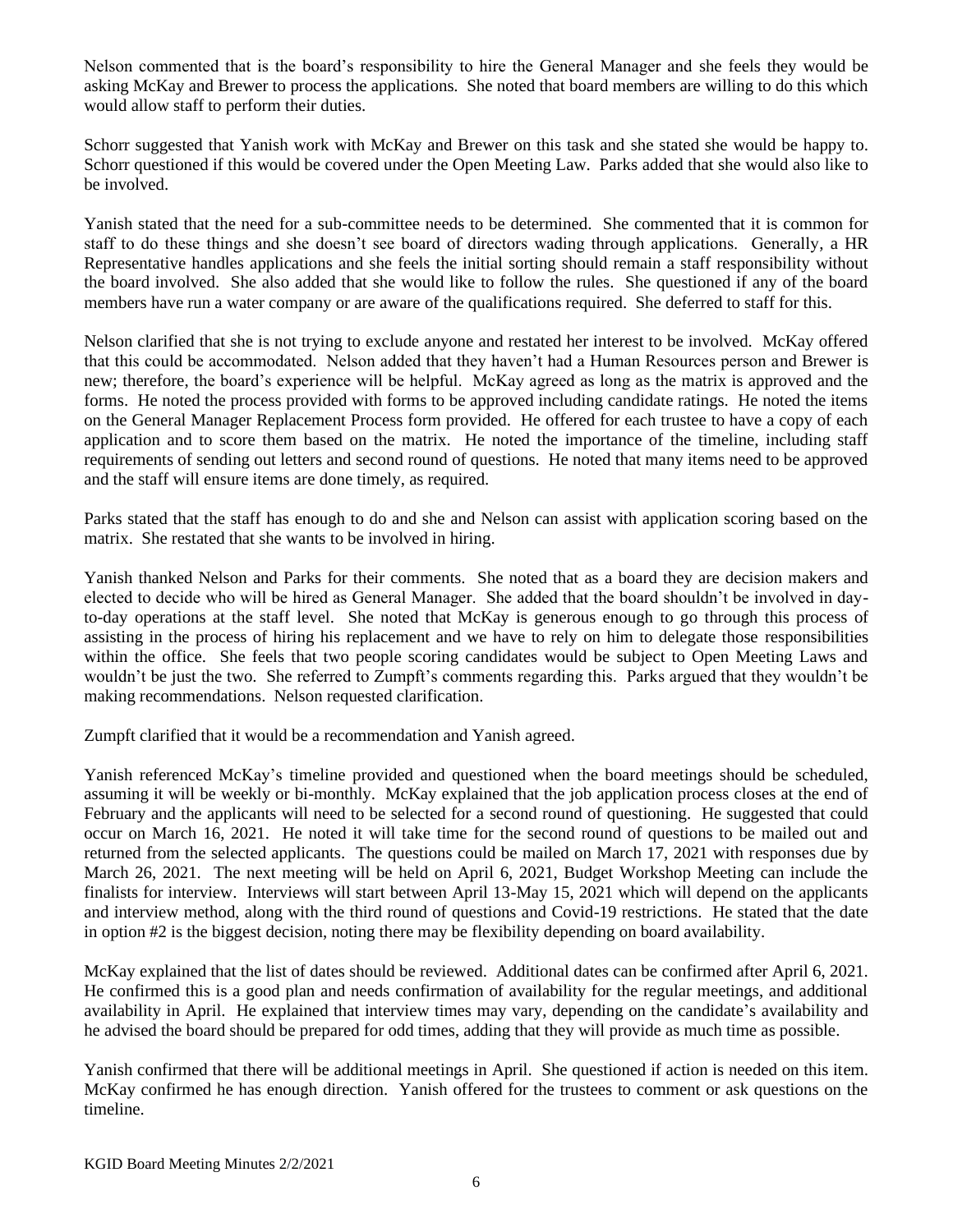Nelson questioned the formal date and option #2. McKay explained this would provide additional time to review resumes which would change the subsequent dates. She questioned which dates will be followed and McKay replied the normal dates.

Vogt stated that she doesn't have a problem with Nelson and Parks or anyone else being involved. She noted availably will be key to stay on task. She added that it may save time for McKay and Brewer to do the initial sorting, but agreed with both sides.

Yanish restated that two trustees cannot perform scoring or it will result in an entire board meeting. McKay offered to notice any meetings as needed. Zumpft confirmed that it requires an Open Meeting, but not an entire board meeting. It can consist of the committee, as long as it's noticed. Vogt stated that she is referring to Parks and Nelson's objective review of the applications based on the qualifications. Yanish requested clarification on her preference and Vogt stated it doesn't matter either way. She noted that they will have to be available in order to comply with the timeframe.

Nelson questioned if the applications can be reviewed in the office in a 3-hour period with McKay and Brewer. McKay explained that it is very simple to notice a meeting with trustees coming to the office. Nelson thanked him.

Yanish referred back to her initial question if the applicant's resumes would be included in the packets and made public. McKay explained that the resumes would be sorted based on the matrix and provided to the board for review. Yanish confirmed that the applications would become public at that time. She noted that 100 applications would all be included in the packet and questioned the district's liability. McKay noted that they are applying for a public position. He suggested the confidential information could be redacted. He noted that Social Security and Driver's License Numbers would not be included on the applications. Yanish stated that personal identifying information is included in resumes. She added that it makes her very uncomfortable publishing that information. She referenced her experience working in Human Resources and commented that she has never experienced personal information being published as part of a first round of interviews. She added that applicants would be aware of other applicant's qualifications. She offered for any other questions regarding time frames.

**DISCUSSION ON SELECTION OF INTERVIEW COMMITTEE FOR GM HIRE** – Yanish noted the previous comments regarding processes. She added that Nelson and Parks may be referring to a screening panel and not an interview committee. She clarified that interviews would select a candidate for recommendation. She referred to McKay's comments about approving questions and a scoring matrix approved from the whole board. McKay explained that the interview committee selects candidates for an interview, noting the volunteers.

Yanish clarified that Nelson and Parks would screen applications with McKay during an open meeting to present to the board. She offered for trustees to comment. Schorr requested clarification regarding the noticed meetings and McKay explained that it would notice the public regarding the meeting in accordance with NRS and it is not a responsibility of the trustees to meet.

Parks provided an example of 50 people applying and 20 deemed initially qualified. McKay explained that those 20 applicant's information would be presented to the board on March 16, 2021. The board would select from those 20 who should move on during a board meeting. If 5 are chosen, they will have the second round of questions and responses can come back to the committee or the board. The board will decide which applicants will be selected for an interview. Parks confirmed they can interview any number of candidates.

Yanish questioned if there is a designated EEO Officer and McKay confirmed that HR is EEO. She noted that most places offer EEO training and the EEO Officer is present for meetings and interviews to ensure there are no violations to the Fair Hiring Process. McKay agreed and noted that he and Brewer have received training from PoolPac and he also has twenty years of experience. He noted they do not have a designated EEO, but he qualifies as one. Yanish questioned if the board should schedule training for this. McKay explained that he will oversee questions for compliance, noting the approval process for the questions in advance. He added that the questions must be followed. He explained there are many questions that cannot be asked.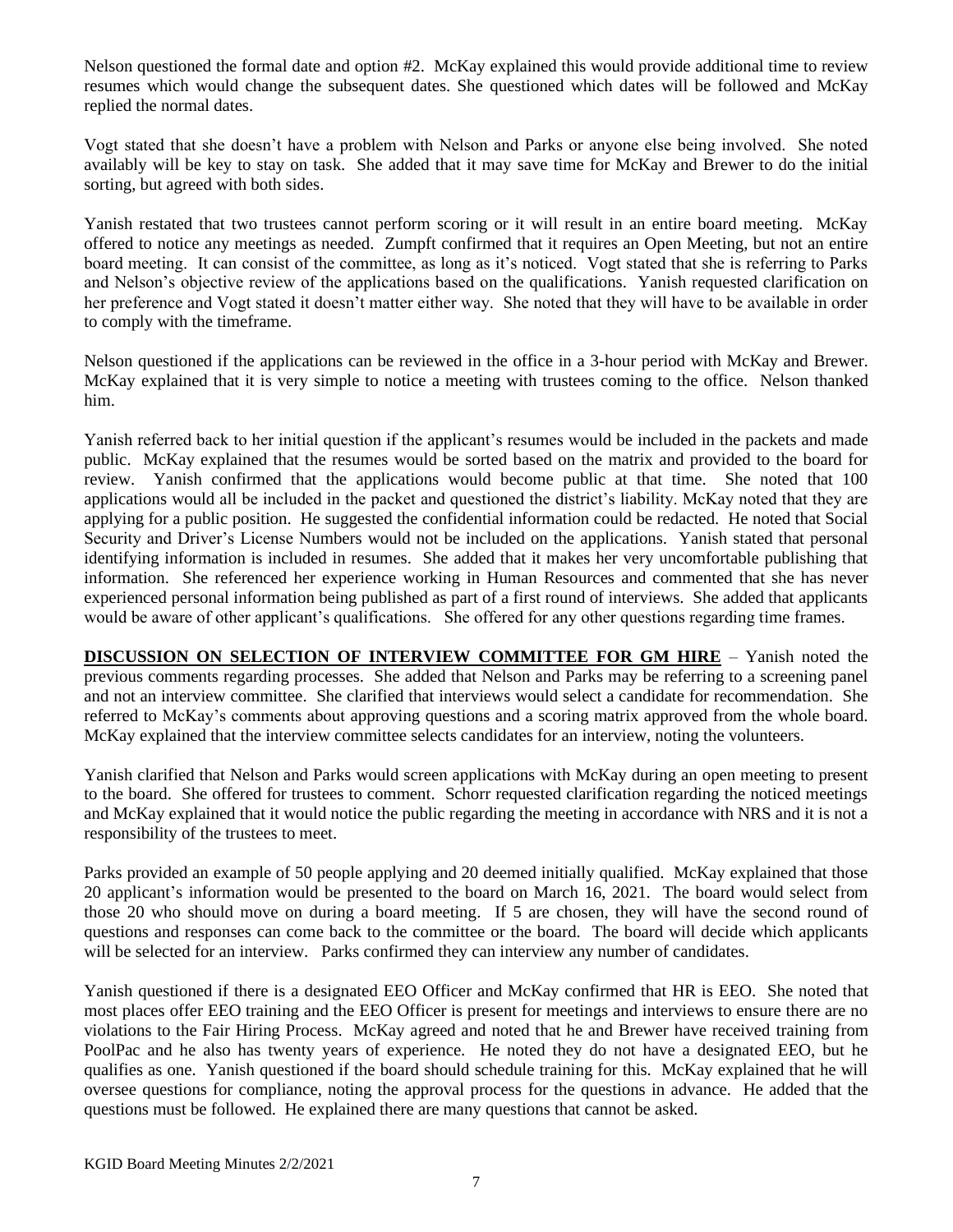Yanish questioned if a formal discussion is needed prior to the public meetings in order to prevent inappropriate discussion resulting in a liability for the district. McKay explained that PoolPac has written guidance that will be followed. This information will be provided to the board. Yanish appreciated that offer. She offered for any questions. She questioned if Nelson, Parks and any other trustee could be available during a meeting to sort through applications. McKay advised that the interview committee was a suggestion and can be called anything.

Yanish confirmed that applications will be sorted during an application in an open meeting. McKay answered that they would be sorted based on the matrix and job descriptions. She confirmed that technically the entire board and public could be there to screen applicants for qualifications during an open meeting. McKay explained that four people would be physically in attendance and all others would be on Zoom.

Parks questioned if there should be more than one meeting scheduled to review applicants. McKay noted it will depend on the number of applicants. Parks noted that more can be determined at the next meeting.

Yanish confirmed that staff will propose the matrix and interview questions and a committee isn't needed. McKay responded that the matrix and questions will be presented to the board for approval. Yanish confirmed a committee isn't needed and the board, staff and public will be available to screen applications. McKay agreed.

Nelson questioned Zumpft how the interested public can contribute and how they can comment during the meeting. Zumpft replied that they can participate and comment by invitation of the meeting Chair. Nelson noted that some of the public expressed their interest in participating but the open meeting allows anyone interested in participating in the process. Based on Zumpft's research, he determined that any member of the public can serve on a committee. He added that a sub-committee can consist of only two board members. She confirmed that any member of the public can listen and comment during the public meeting.

Yanish questioned if action is required. She offered for any other comments from the trustees. McKay added that action is not required and action will be in a public meeting. He noted the next meeting will address the application review process and deferred to Zumpft. Zumpft requested the question be restated. McKay questioned if the applications must be made public on the website. Zumpft stated that personal information must be statutorily removed and other information will be included. McKay requested a list of items to be redacted and Zumpft agreed.

Nelson clarified that if McKay and Brewer may sort applicants outside a public meeting. Zumpft confirmed that their actions will be non-objective based on determinations made by the board and is fact-finding. She questioned why two board members in addition to McKay and Brewer would result in a need for an open meeting for the same act. Nelson noted the extra work involved for a public meeting with all applications and offered to come in later. McKay confirmed that the board will see all applications. He and Brewer will review the applications and all information will be made public, and posted on the website for the board's consideration. Nelson questioned if the applications have to be published. Zumpft confirmed the information must be made available to the public at the same time it is made available to the board. She questioned if that could be done in the office instead of online. Zumpft offered to research. Nelson noted that board packets were not published in the past, and one was available at the desk for review. She suggested having a binder for review at the front desk. Zumpft noted that the information has to be made available to transients. He added that anyone that requests a packet is entitled and they have to be available online at the same time the packets are available to the board. He offered to confirm if the information has to be published online. McKay explained that many rules were added because of Covid-19.

Parks questioned if the applications must be scored via matrix in an open meeting. Zumpft confirmed that if the action requires open judgement it is required. Parks noted that it would be based on the matrix approved at the meeting. McKay explained that a number chosen from 1-5 would be a judgement call. Zumpft stated that it would have to depend on the matrix. Zumpft acknowledged her concerns and stated that it is possible to craft a matrix in that way, but cautioned if judgement would be used. Zumpft offered to consider her request and report back at the next meeting.

Yanish added that experience could be considered subjective. She offered for any other questions regarding the process or other concerns.

KGID Board Meeting Minutes 2/2/2021